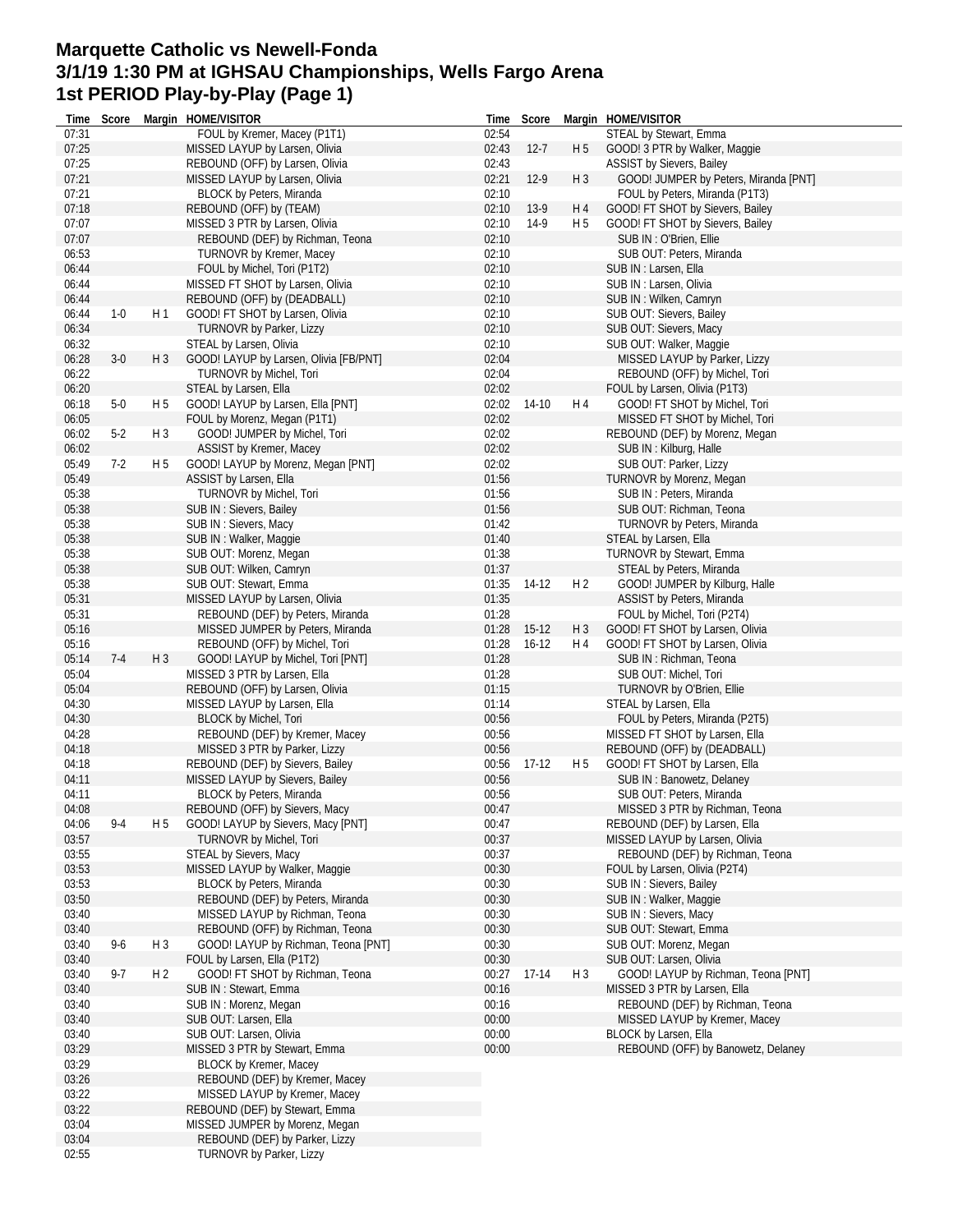### **Marquette Catholic vs Newell-Fonda 3/1/19 1:30 PM at IGHSAU Championships, Wells Fargo Arena 1st PERIOD Play-by-Play (Page 2)**

|                       | In | Off | 2nd    | Fast         |       |
|-----------------------|----|-----|--------|--------------|-------|
| 1st period-only Paint |    | T/O | Chance | <b>Break</b> | Bench |
| Marquette Catholic    |    |     |        |              |       |
| Newell-Fonda          |    | o   |        |              |       |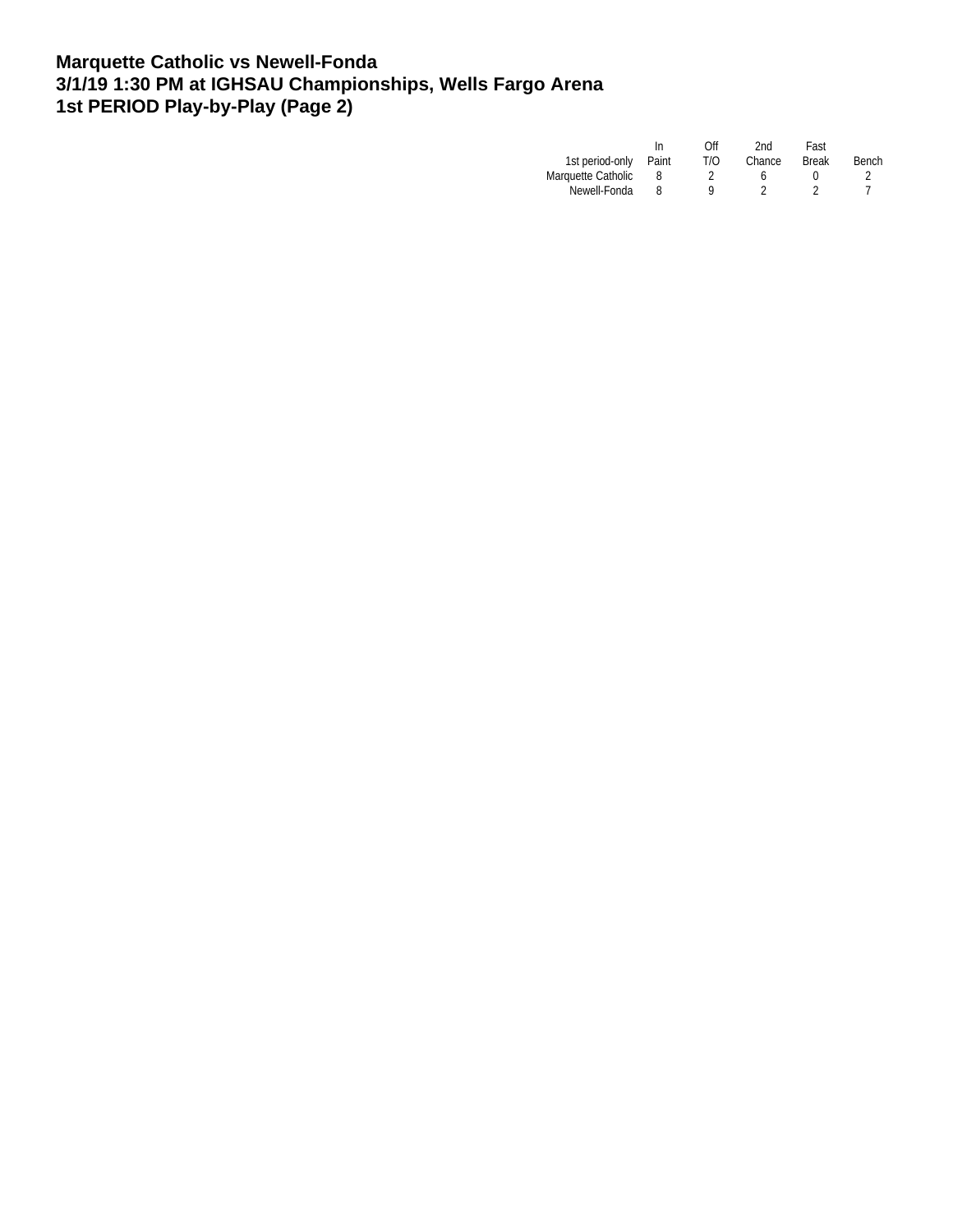### **Marquette Catholic vs Newell-Fonda 3/1/19 1:30 PM at IGHSAU Championships, Wells Fargo Arena 2nd PERIOD Play-by-Play (Page 1)**

|       | Time Score |      | Margin HOME/VISITOR                 |       | Time Score  |      | Margin HOME/VISITOR                    |
|-------|------------|------|-------------------------------------|-------|-------------|------|----------------------------------------|
| 08:00 |            |      | SUB IN: Walker, Maggie              | 04:37 |             |      | MISSED FT SHOT by Kremer, Macey        |
| 08:00 |            |      | SUB IN: Sievers, Bailey             | 04:37 |             |      | REBOUND (DEF) by Morenz, Megan         |
| 08:00 |            |      | SUB IN: Sievers, Macy               | 04:37 |             |      | SUB IN: Lago, Ellie                    |
| 08:00 |            |      | SUB IN: Archer, Ashley              | 04:37 |             |      | SUB IN: Walker, Maggie                 |
| 08:00 |            |      | SUB OUT: Larsen, Olivia             | 04:37 |             |      | SUB OUT: Sievers, Macy                 |
|       |            |      |                                     |       |             |      |                                        |
| 08:00 |            |      | SUB OUT: Morenz, Megan              | 04:37 |             |      | SUB OUT: Archer, Ashley                |
| 08:00 |            |      | SUB OUT: Wilken, Camryn             | 04:21 |             |      | TURNOVR by Lago, Ellie                 |
| 08:00 |            |      | SUB OUT: Stewart, Emma              | 04:20 |             |      | STEAL by Parker, Lizzy                 |
| 07:51 |            |      | FOUL by Sievers, Bailey (P1T5)      | 04:18 |             |      | FOUL by Lago, Ellie (P1T9)             |
| 07:48 |            |      | MISSED LAYUP by Richman, Teona      | 04:18 |             |      | MISSED FT SHOT by Parker, Lizzy        |
| 07:48 |            |      | REBOUND (DEF) by Sievers, Macy      | 04:18 |             |      | REBOUND (OFF) by (DEADBALL)            |
| 07:34 |            |      | MISSED JUMPER by Sievers, Bailey    | 04:18 |             |      | MISSED FT SHOT by Parker, Lizzy        |
| 07:34 |            |      | REBOUND (OFF) by Archer, Ashley     | 04:18 |             |      |                                        |
|       |            |      |                                     |       |             |      | REBOUND (DEF) by Walker, Maggie        |
| 07:34 |            |      | FOUL by Michel, Tori (P3T6)         | 03:57 | 32-18       | H 14 | GOOD! LAYUP by Lago, Ellie [PNT]       |
| 07:34 |            |      | MISSED FT SHOT by Archer, Ashley    | 03:46 | $32 - 20$   | H 12 | GOOD! JUMPER by Parker, Lizzy          |
| 07:34 |            |      | REBOUND (OFF) by (DEADBALL)         | 03:32 | $35 - 20$   | H 15 | GOOD! 3 PTR by Stewart, Emma           |
| 07:34 |            |      | MISSED FT SHOT by Archer, Ashley    | 03:32 |             |      | ASSIST by Walker, Maggie               |
| 07:34 |            |      | REBOUND (OFF) by Larsen, Ella       | 03:21 |             |      | MISSED LAYUP by Parker, Lizzy          |
| 07:34 |            |      | SUB IN: O'Brien, Ellie              | 03:21 |             |      | REBOUND (DEF) by Lago, Ellie           |
| 07:34 |            |      | SUB OUT: Michel. Tori               | 03:12 |             |      | MISSED 3 PTR by Wilken, Camryn         |
| 07:29 |            |      |                                     | 03:12 |             |      | REBOUND (OFF) by Stewart, Emma         |
|       |            |      | MISSED LAYUP by Larsen, Ella        |       |             |      |                                        |
| 07:29 |            |      | REBOUND (OFF) by Walker, Maggie     | 02:51 |             |      | MISSED LAYUP by Morenz, Megan          |
| 07:27 |            |      | MISSED LAYUP by Walker, Maggie      | 02:51 |             |      | <b>BLOCK by Kremer, Macey</b>          |
| 07:27 |            |      | REBOUND (DEF) by Peters, Miranda    | 02:50 |             |      | REBOUND (DEF) by Peters, Miranda       |
| 07:22 |            |      | MISSED LAYUP by Parker, Lizzy       | 02:43 | $35 - 22$   | H 13 | GOOD! LAYUP by O'Brien, Ellie [FB/PNT] |
| 07:22 |            |      | REBOUND (DEF) by Walker, Maggie     | 02:38 |             |      | ASSIST by Kremer, Macey                |
| 07:12 | 19-14      | H 5  | GOOD! LAYUP by Walker, Maggie [PNT] | 02:32 |             |      | FOUL by Peters, Miranda (P3T8)         |
| 07:12 |            |      |                                     |       |             |      |                                        |
|       |            |      | ASSIST by Sievers, Macy             | 02:32 |             |      | MISSED FT SHOT by Walker, Maggie       |
| 07:05 |            |      | FOUL by Larsen, Ella (P2T6)         | 02:32 |             |      | REBOUND (OFF) by (DEADBALL)            |
| 07:05 |            |      | SUB IN: Morenz, Megan               | 02:32 |             |      | MISSED FT SHOT by Walker, Maggie       |
| 07:05 |            |      | SUB OUT: Larsen, Ella               | 02:32 |             |      | REBOUND (OFF) by (TEAM)                |
| 06:58 |            |      | TURNOVR by Parker, Lizzy            | 02:32 |             |      | SUB IN: Michel, Tori                   |
| 06:57 |            |      | STEAL by Sievers, Macy              | 02:32 |             |      | SUB IN: Banowetz, Delaney              |
| 06:52 |            |      | MISSED LAYUP by Morenz, Megan       | 02:32 |             |      | SUB IN: Kilburg, Halle                 |
| 06:52 |            |      | BLOCK by Peters, Miranda            | 02:32 |             |      | SUB OUT: Peters, Miranda               |
| 06:50 |            |      |                                     | 02:32 |             |      | SUB OUT: O'Brien, Ellie                |
|       |            |      | REBOUND (DEF) by Peters, Miranda    |       |             |      |                                        |
| 06:46 |            |      | TURNOVR by Kremer, Macey            | 02:32 |             |      | SUB OUT: Richman, Teona                |
| 06:19 |            |      | MISSED JUMPER by Sievers, Macy      | 02:32 |             |      | SUB IN: Archer, Ashley                 |
| 06:19 |            |      | REBOUND (OFF) by Sievers, Macy      | 02:32 |             |      | SUB IN: Larsen, Olivia                 |
| 06:07 |            |      | TURNOVR by Morenz, Megan            | 02:32 |             |      | SUB IN: Sievers, Macy                  |
| 06:05 |            |      | TURNOVR by Richman, Teona           | 02:32 |             |      | SUB OUT: Morenz, Megan                 |
| 06:04 |            |      | STEAL by Sievers, Bailey            | 02:32 |             |      | SUB OUT: Wilken, Camryn                |
| 06:02 |            |      | MISSED JUMPER by Sievers, Bailey    | 02:32 |             |      | SUB OUT: Lago, Ellie                   |
| 06:02 |            |      | REBOUND (OFF) by Sievers, Macy      | 02:28 |             |      | MISSED JUMPER by Archer, Ashley        |
| 05:59 | 22-14      | H8   | GOOD! 3 PTR by Morenz, Megan        | 02:28 |             |      | REBOUND (OFF) by Sievers, Macy         |
|       |            |      |                                     |       |             |      |                                        |
| 05:59 |            |      | ASSIST by Sievers, Bailey           |       | 02:23 37-22 |      | H 15 GOOD! JUMPER by Sievers, Macy     |
| 05:51 |            |      | FOUL by Sievers, Bailey (P2T7)      | 01:59 |             |      | FOUL by Walker, Maggie (P1T10)         |
| 05:51 |            |      | MISSED FT SHOT by Peters, Miranda   | 01:59 | $37 - 23$   | H 14 | GOOD! FT SHOT by Michel, Tori          |
| 05:51 |            |      | REBOUND (OFF) by (DEADBALL)         | 01:59 | $37-24$     | H 13 | GOOD! FT SHOT by Michel, Tori          |
| 05:51 | 22-15      | H 7  | GOOD! FT SHOT by Peters, Miranda    | 01:59 |             |      | SUB IN: Richman, Teona                 |
| 05:51 |            |      | SUB IN: Stewart, Emma               | 01:59 |             |      | SUB OUT: Michel, Tori                  |
| 05:51 |            |      | SUB OUT: Sievers, Bailey            | 01:59 |             |      | SUB IN: Larsen, Ella                   |
| 05:44 | $25 - 15$  | H 10 | GOOD! 3 PTR by Stewart, Emma        | 01:59 |             |      | SUB OUT: Archer, Ashlev                |
| 05:44 |            |      |                                     |       | 39-24       | H 15 |                                        |
|       |            |      | ASSIST by Sievers, Macy             | 01:46 |             |      | GOOD! LAYUP by Sievers, Macy [PNT]     |
| 05:32 |            |      | TURNOVR by Parker, Lizzy            | 01:35 |             |      | TURNOVR by Parker, Lizzy               |
| 05:32 |            |      | FOUL by Parker, Lizzy (P1T7)        | 01:34 |             |      | STEAL by Walker, Maggie                |
| 05:32 |            |      | <b>TIMEOUT 30sec</b>                | 01:34 |             |      | FOUL by Banowetz, Delaney (P1T9)       |
| 05:32 |            |      | SUB IN: Wilken, Camryn              | 01:34 | 40-24       | H 16 | GOOD! FT SHOT by Stewart, Emma         |
| 05:32 |            |      | SUB OUT: Walker, Maggie             | 01:34 | 41-24       | H 17 | GOOD! FT SHOT by Stewart, Emma         |
| 05:23 | $27-15$    | H 12 | GOOD! JUMPER by Sievers, Macy       | 01:34 |             |      | SUB IN: Morenz, Megan                  |
| 05:03 | $27-17$    | H 10 | GOOD! JUMPER by Richman, Teona      | 01:34 |             |      | SUB IN: Wilken, Camryn                 |
|       |            |      |                                     |       |             |      |                                        |
| 04:49 | $30-17$    | H 13 | GOOD! 3 PTR by Stewart, Emma        | 01:34 |             |      | SUB OUT: Larsen, Ella                  |
| 04:49 |            |      | ASSIST by Sievers, Macy             | 01:34 |             |      | SUB OUT: Larsen, Olivia                |
| 04:39 |            |      | <b>TURNOVR by Parker, Lizzy</b>     | 01:20 |             |      | MISSED LAYUP by Kremer, Macey          |
| 04:38 |            |      | STEAL by Sievers, Macy              | 01:20 |             |      | REBOUND (DEF) by Morenz, Megan         |
| 04:37 |            |      | MISSED LAYUP by Sievers, Macy       | 01:09 |             |      | MISSED 3 PTR by Stewart, Emma          |
| 04:37 |            |      | REBOUND (DEF) by Kremer, Macey      | 01:09 |             |      | REBOUND (OFF) by Walker, Maggie        |
| 04:37 |            |      | FOUL by Sievers, Macy (P1T8)        | 01:06 |             |      | MISSED LAYUP by Walker, Maggie         |
| 04:37 | 30-18      | H 12 | GOOD! FT SHOT by Kremer, Macey      | 01:06 |             |      | REBOUND (DEF) by Kilburg, Halle        |
|       |            |      |                                     |       |             |      |                                        |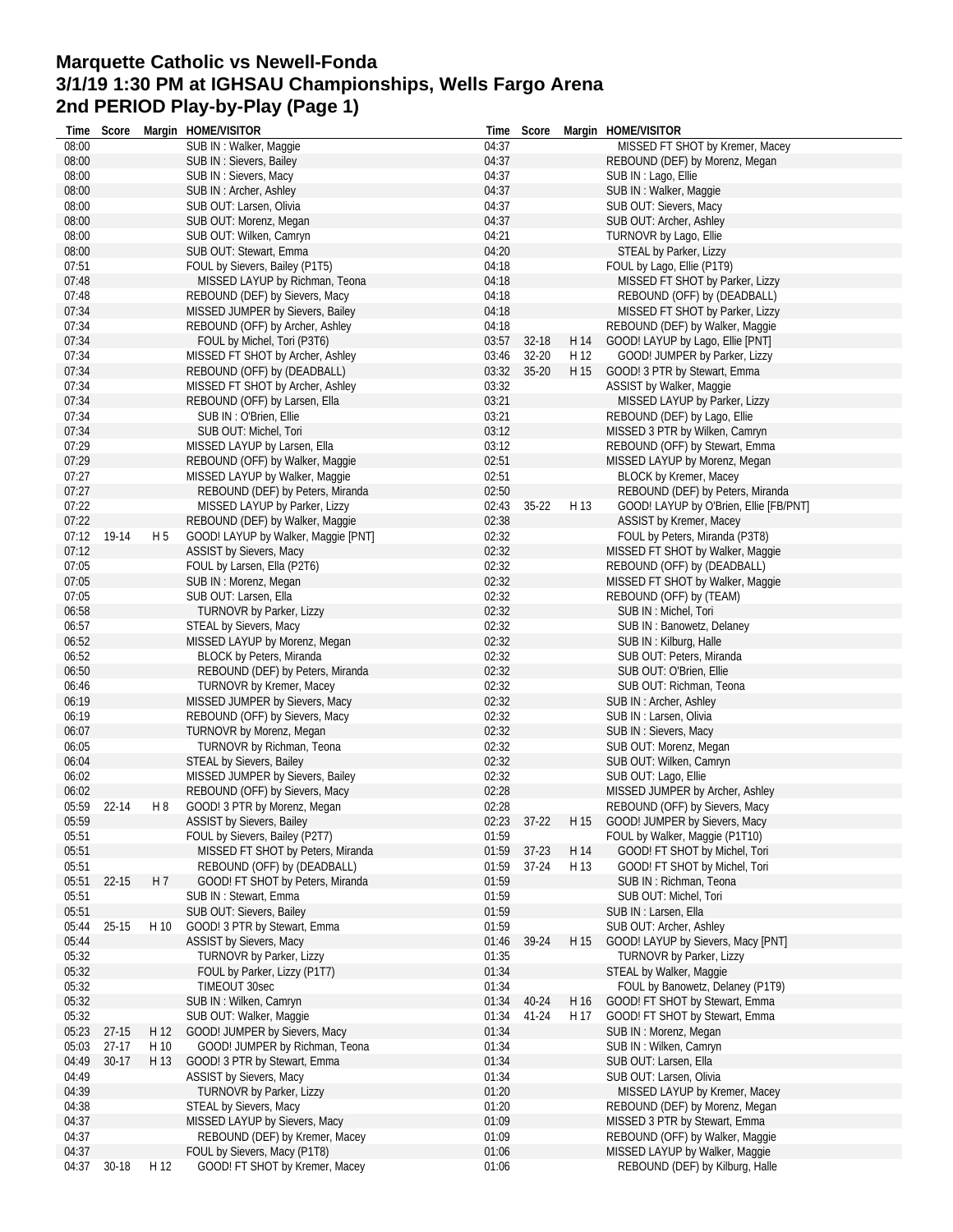# **Marquette Catholic vs Newell-Fonda 3/1/19 1:30 PM at IGHSAU Championships, Wells Fargo Arena 2nd PERIOD Play-by-Play (Page 2)**

|       | Time Score |      | Margin HOME/VISITOR                | Time | Margin HOME/VISITOR<br>Score |       |             |        |              |       |
|-------|------------|------|------------------------------------|------|------------------------------|-------|-------------|--------|--------------|-------|
| 00:52 | 41-26      | H 15 | GOOD! JUMPER by Kremer, Macey      |      |                              |       |             |        |              |       |
| 00:52 |            |      | <b>ASSIST by Parker, Lizzy</b>     |      |                              | In.   | Off         | 2nd    | Fast         |       |
| 00:38 | 43-26      | H 17 | GOOD! LAYUP by Morenz, Megan [PNT] |      | 2nd period-only              | Paint | T/O         | Chance | <b>Break</b> | Bench |
| 00:38 |            |      | <b>ASSIST by Sievers, Macy</b>     |      | Marquette Catholic           | 4     | $\mathbf 0$ |        |              |       |
| 00:22 | 43-28      | H 15 | GOOD! LAYUP by Parker, Lizzy [PNT] |      | Newell-Fonda                 | 8     |             |        | 0            | 12    |
| 00:22 |            |      | ASSIST by Richman, Teona           |      |                              |       |             |        |              |       |
| 00:05 | 45-28      | H 17 | GOOD! JUMPER by Sievers, Macy      |      |                              |       |             |        |              |       |
| 00:05 |            |      | ASSIST by Walker, Maggie           |      |                              |       |             |        |              |       |
| 00:00 |            |      | <b>TURNOVR by Kilburg, Halle</b>   |      |                              |       |             |        |              |       |
| 00:00 |            |      | MISSED JUMPER by Larsen, Olivia    |      |                              |       |             |        |              |       |
| 00:00 |            |      | REBOUND (DEF) by (DEADBALL)        |      |                              |       |             |        |              |       |
| 00:00 |            |      | SUB IN: Larsen, Olivia             |      |                              |       |             |        |              |       |
| 00:00 |            |      | SUB IN : Larsen, Ella              |      |                              |       |             |        |              |       |
| 00:00 |            |      | SUB OUT: Wilken, Camryn            |      |                              |       |             |        |              |       |
| 00:00 |            |      | SUB OUT: Sievers, Macy             |      |                              |       |             |        |              |       |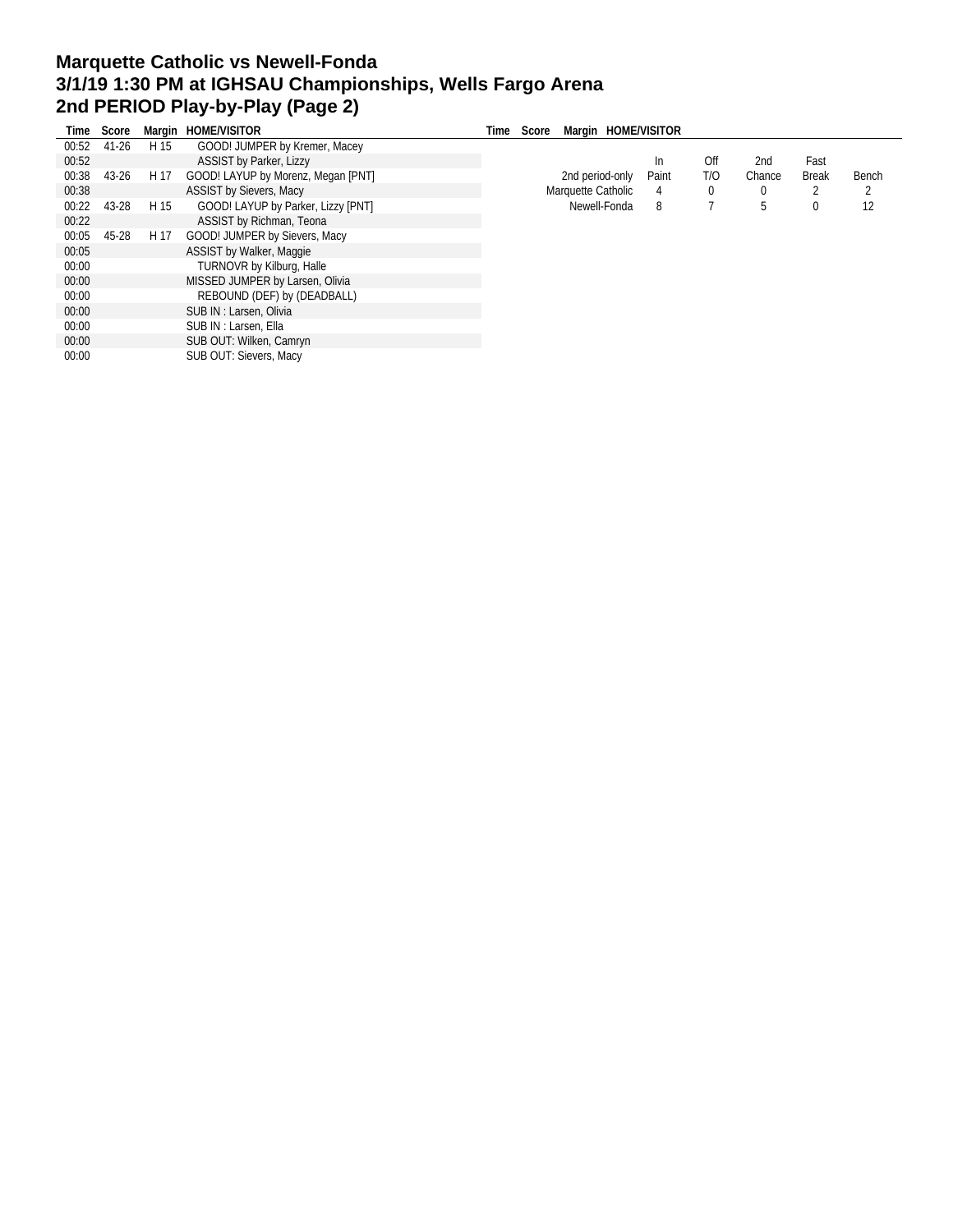#### **Marquette Catholic vs Newell-Fonda 3/1/19 1:30 PM at IGHSAU Championships, Wells Fargo Arena 3rd PERIOD Play-by-Play (Page 1) Time Score Margin HOME/VISITOR**

| Time  | Score   |      | Margin HOME/VISITOR                  | Time  | Score |      | Margin HOME/VISITOR                      |
|-------|---------|------|--------------------------------------|-------|-------|------|------------------------------------------|
| 07:40 |         |      | TURNOVR by Wilken, Camryn            | 03:20 |       |      | ASSIST by Parker, Lizzy                  |
| 07:39 |         |      | STEAL by Kremer, Macey               | 03:13 |       |      | <b>TIMEOUT 30sec</b>                     |
| 07:33 |         |      | TURNOVR by Peters, Miranda           | 03:00 | 53-32 | H 21 | GOOD! JUMPER by Larsen, Olivia [PNT]     |
| 07:32 |         |      | STEAL by Larsen, Ella                | 02:44 |       |      | MISSED JUMPER by Peters, Miranda         |
| 07:31 | 47-28   | H 19 | GOOD! LAYUP by Larsen, Ella [FB/PNT] | 02:44 |       |      | REBOUND (OFF) by Richman, Teona          |
| 07:24 |         |      | TURNOVR by Peters, Miranda           | 02:41 | 53-34 | H 19 | GOOD! LAYUP by Richman, Teona [PNT]      |
| 07:23 |         |      | STEAL by Larsen, Olivia              | 02:32 | 56-34 | H 22 | GOOD! 3 PTR by Larsen, Olivia            |
| 07:06 |         |      | TURNOVR by Larsen, Olivia            | 02:19 |       |      | FOUL by Archer, Ashley (P1T4)            |
| 07:03 |         |      | STEAL by Parker, Lizzy               | 02:16 |       |      | MISSED JUMPER by Richman, Teona          |
| 06:50 |         |      | MISSED LAYUP by Richman, Teona       | 02:16 |       |      | REBOUND (DEF) by Morenz, Megan           |
| 06:50 |         |      | REBOUND (OFF) by Peters, Miranda     | 02:07 | 59-34 | H 25 | GOOD! 3 PTR by Wilken, Camryn            |
| 06:45 | 47-30   | H 17 | GOOD! LAYUP by Peters, Miranda [PNT] | 02:07 |       |      | ASSIST by Larsen, Olivia                 |
| 06:36 |         |      | MISSED 3 PTR by Stewart, Emma        | 01:51 | 59-36 | H 23 | GOOD! LAYUP by Michel, Tori [PNT]        |
| 06:36 |         |      | REBOUND (DEF) by Michel, Tori        | 01:40 |       |      | MISSED JUMPER by Larsen, Olivia          |
| 06:23 |         |      | TURNOVR by Kremer, Macey             | 01:40 |       |      | REBOUND (OFF) by Morenz, Megan           |
|       |         |      | STEAL by Wilken, Camryn              |       | 61-36 |      |                                          |
| 06:21 |         |      |                                      | 01:36 |       | H 25 | GOOD! LAYUP by Archer, Ashley [PNT]      |
| 06:17 |         |      | MISSED JUMPER by Morenz, Megan       | 01:36 |       |      | ASSIST by Morenz, Megan                  |
| 06:17 |         |      | REBOUND (DEF) by Kremer, Macey       | 01:26 |       |      | <b>TURNOVR by Parker, Lizzy</b>          |
| 06:07 |         |      | TURNOVR by Kremer, Macey             | 01:25 |       |      | STEAL by Morenz, Megan                   |
| 06:07 |         |      | SUB IN: Sievers, Macy                | 01:21 |       |      | TURNOVR by Morenz, Megan                 |
| 06:07 |         |      | SUB IN: Walker, Maggie               | 01:20 |       |      | STEAL by Peters, Miranda                 |
| 06:07 |         |      | SUB IN : Sievers, Bailey             | 01:14 |       |      | FOUL by Archer, Ashley (P2T5)            |
| 06:07 |         |      | SUB OUT: Morenz, Megan               | 01:14 | 61-37 | H 24 | GOOD! FT SHOT by Parker, Lizzy           |
| 06:07 |         |      | SUB OUT: Wilken, Camryn              | 01:14 |       |      | MISSED FT SHOT by Parker, Lizzy          |
| 06:07 |         |      | SUB OUT: Stewart, Emma               | 01:14 |       |      | REBOUND (OFF) by O'Brien, Ellie          |
| 05:44 |         |      | MISSED 3 PTR by Stewart, Emma        | 01:14 |       |      | SUB IN : O'Brien, Ellie                  |
| 05:44 |         |      | REBOUND (DEF) by Parker, Lizzy       | 01:14 |       |      | SUB OUT: Richman, Teona                  |
| 05:43 |         |      | FOUL by Larsen, Olivia (P3T1)        | 01:14 |       |      | SUB IN: Sievers, Macy                    |
| 05:28 |         |      | MISSED LAYUP by Peters, Miranda      | 01:14 |       |      | SUB IN: Walker, Maggie                   |
| 05:28 |         |      | REBOUND (DEF) by Walker, Maggie      | 01:14 |       |      | SUB IN: Sievers, Bailey                  |
| 05:09 |         |      | MISSED JUMPER by Larsen, Olivia      | 01:14 |       |      | SUB OUT: Wilken, Camryn                  |
| 05:09 |         |      | REBOUND (DEF) by Michel, Tori        | 01:14 |       |      | SUB OUT: Stewart, Emma                   |
| 04:58 |         |      | TURNOVR by Parker, Lizzy             | 01:14 |       |      | SUB OUT: Archer, Ashley                  |
|       |         |      |                                      |       |       |      |                                          |
| 04:57 |         |      | STEAL by Walker, Maggie              | 01:10 | 61-39 | H 22 | GOOD! JUMPER by O'Brien, Ellie [PNT]     |
| 04:50 |         |      | SUB IN: Morenz, Megan                | 01:00 |       |      | SUB IN: Kilburg, Halle                   |
| 04:50 |         |      | SUB IN: Stewart, Emma                | 01:00 |       |      | SUB IN: Banowetz, Delaney                |
| 04:50 |         |      | SUB OUT: Larsen, Ella                | 01:00 |       |      | SUB OUT: Kremer, Macey                   |
| 04:50 |         |      | SUB OUT: Larsen, Olivia              | 01:00 |       |      | SUB OUT: Parker, Lizzy                   |
| 04:45 |         |      | MISSED 3 PTR by Stewart, Emma        | 01:00 |       |      | SUB IN: Larsen, Ella                     |
| 04:45 |         |      | REBOUND (DEF) by Peters, Miranda     | 01:00 |       |      | SUB OUT: Morenz, Megan                   |
| 04:41 |         |      | FOUL by Morenz, Megan (P2T2)         | 00:46 |       |      | <b>TURNOVR by Larsen, Olivia</b>         |
| 04:40 |         |      | TURNOVR by Kremer, Macey             | 00:44 |       |      | STEAL by Banowetz, Delaney               |
| 04:40 |         |      | STEAL by Sievers, Macy               | 00:39 |       |      | TURNOVR by Banowetz, Delaney             |
| 04:40 |         |      | FOUL by Kremer, Macey (P2T1)         | 00:38 |       |      | <b>STEAL by Sievers, Bailey</b>          |
| 04:27 | 49-30   | H 19 | GOOD! JUMPER by Morenz, Megan [PNT]  | 00:37 | 63-39 |      | H 24 GOOD! JUMPER by Sievers, Macy [PNT] |
| 04:22 |         |      | ASSIST by Sievers, Bailey            | 00:37 |       |      | <b>ASSIST by Sievers, Bailey</b>         |
| 04:14 |         |      | TURNOVR by Richman, Teona            | 00:32 |       |      | TURNOVR by Peters, Miranda               |
| 04:12 |         |      | STEAL by Walker, Maggie              | 00:30 |       |      | STEAL by Larsen, Ella                    |
| 04:10 |         |      | FOUL by Richman, Teona (P1T2)        | 00:25 |       |      | MISSED 3 PTR by Larsen, Ella             |
| 03:59 | 51-30   | H 21 | GOOD! LAYUP by Sievers, Bailey [PNT] | 00:25 |       |      | REBOUND (OFF) by Larsen, Olivia          |
| 03:59 |         |      | ASSIST by Morenz, Megan              | 00:17 |       |      | MISSED LAYUP by Larsen, Olivia           |
| 03:51 |         |      | TURNOVR by Parker, Lizzy             | 00:17 |       |      | <b>BLOCK by Michel, Tori</b>             |
|       |         |      |                                      |       |       |      |                                          |
| 03:49 |         |      | STEAL by Walker, Maggie              | 00:15 |       |      | REBOUND (OFF) by Larsen, Ella            |
| 03:41 |         |      | MISSED 3 PTR by Walker, Maggie       | 00:14 | 65-39 | H 26 | GOOD! JUMPER by Larsen, Ella [PNT]       |
| 03:41 |         |      | REBOUND (OFF) by Sievers, Bailey     | 00:04 |       |      | TURNOVR by Peters, Miranda               |
| 03:41 |         |      | TIMEOUT TEAM                         | 00:02 |       |      | STEAL by Larsen, Ella                    |
| 03:41 |         |      | SUB IN: Wilken, Camryn               | 00:01 |       |      | REBOUND (DEF) by O'Brien, Ellie          |
| 03:41 |         |      | SUB IN : Larsen, Olivia              | 00:01 |       |      | MISSED FT SHOT by Larsen, Olivia         |
| 03:41 |         |      | SUB IN: Larsen, Ella                 | 00:01 |       |      | REBOUND (OFF) by (DEADBALL)              |
| 03:41 |         |      | SUB IN: Archer, Ashley               | 00:01 |       |      | MISSED FT SHOT by Larsen, Olivia         |
| 03:41 |         |      | SUB OUT: Morenz, Megan               | 00:01 |       |      | FOUL by Banowetz, Delaney (P2T3)         |
| 03:41 |         |      | SUB OUT: Sievers, Macy               | 00:00 |       |      | MISSED LAYUP by Larsen, Olivia           |
| 03:41 |         |      | SUB OUT: Walker, Maggie              | 00:00 |       |      | REBOUND (DEF) by O'Brien, Ellie          |
| 03:41 |         |      | SUB OUT: Sievers, Bailey             |       |       |      |                                          |
| 03:33 |         |      | MISSED LAYUP by Larsen, Olivia       |       |       |      |                                          |
| 03:33 |         |      | REBOUND (DEF) by (TEAM)              |       |       |      |                                          |
| 03:26 |         |      | FOUL by Larsen, Ella (P3T3)          |       |       |      |                                          |
| 03:26 |         |      | SUB IN: Morenz, Megan                |       |       |      |                                          |
| 03:26 |         |      | SUB OUT: Larsen, Ella                |       |       |      |                                          |
| 03:20 | $51-32$ | H 19 | GOOD! LAYUP by Kremer, Macey [PNT]   |       |       |      |                                          |
|       |         |      |                                      |       |       |      |                                          |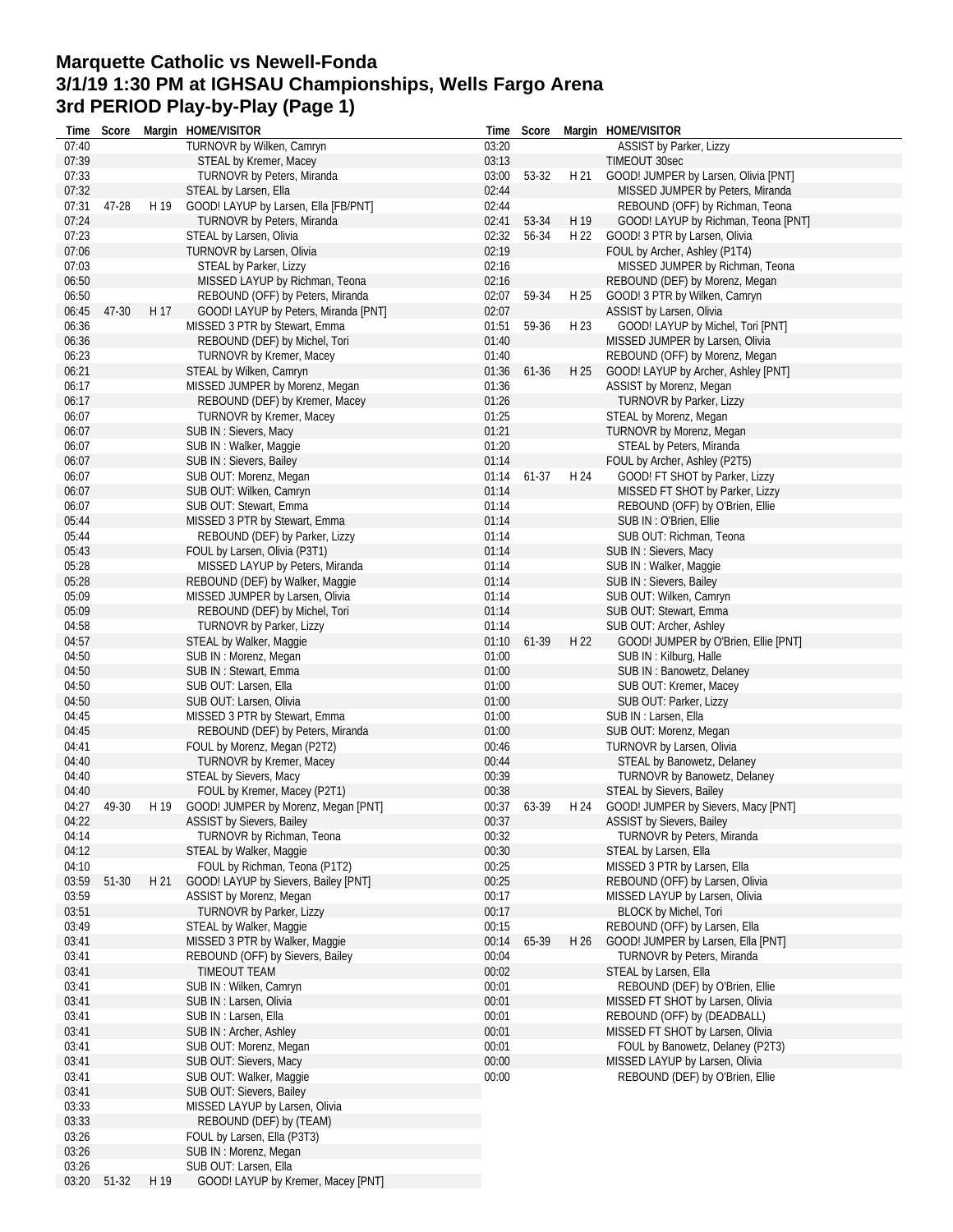### **Marquette Catholic vs Newell-Fonda 3/1/19 1:30 PM at IGHSAU Championships, Wells Fargo Arena 3rd PERIOD Play-by-Play (Page 2)**

|                    | In    | Off | 2nd.   | Fast         |       |
|--------------------|-------|-----|--------|--------------|-------|
| 3rd period-only    | Paint | T/O | Chance | <b>Break</b> | Bench |
| Marquette Catholic |       |     |        |              |       |
| Newell-Fonda       | 14    | 10  |        |              | ь     |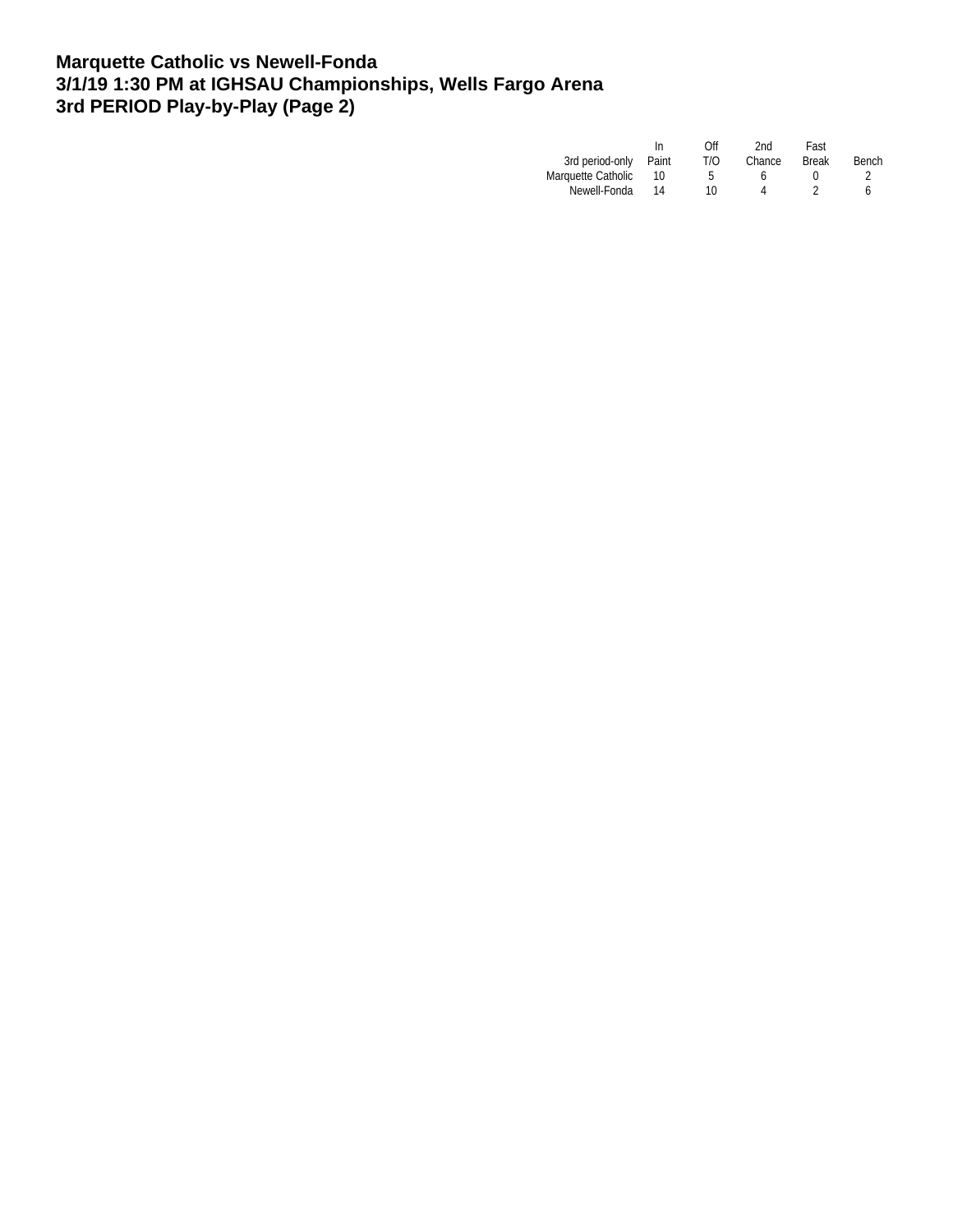### **Marquette Catholic vs Newell-Fonda 3/1/19 1:30 PM at IGHSAU Championships, Wells Fargo Arena 4th PERIOD Play-by-Play (Page 1)**

| Time           | Score |      | Margin HOME/VISITOR                    | Time           | Score       |      | Margin HOME/VISITOR                   |
|----------------|-------|------|----------------------------------------|----------------|-------------|------|---------------------------------------|
| 08:00          |       |      | SUB IN : Sievers, Bailey               | 04:42          |             |      | REBOUND (DEF) by Michel, Tori         |
| 08:00          |       |      | SUB IN: Sievers, Macy                  | 04:32          |             |      | TURNOVR by Michel, Tori               |
| 08:00          |       |      | SUB IN: Walker, Maggie                 | 04:30          |             |      | TURNOVR by Sievers, Bailey            |
| 08:00          |       |      | SUB OUT: Morenz, Megan                 | 04:19          |             |      | TURNOVR by Parker, Lizzy              |
| 08:00          |       |      | SUB OUT: Wilken, Camryn                | 04:18          |             |      | STEAL by Sievers, Macy                |
| 08:00          |       |      | SUB OUT: Stewart, Emma                 |                | 04:14 74-47 | H 27 | GOOD! LAYUP by Sievers, Macy [FB/PNT] |
| 07:57          |       |      | <b>TURNOVR by Parker, Lizzy</b>        | 03:57          |             |      | MISSED LAYUP by Richman, Teona        |
| 07:57          |       |      | STEAL by Larsen, Olivia                | 03:57          |             |      | REBOUND (OFF) by Michel, Tori         |
| 07:45          |       |      | MISSED 3 PTR by Sievers, Macy          | 03:55          |             |      | MISSED JUMPER by Michel, Tori         |
| 07:45          |       |      | REBOUND (DEF) by Richman, Teona        | 03:55          |             |      | REBOUND (OFF) by Michel, Tori         |
| 07:33          |       |      | MISSED LAYUP by Kremer, Macey          | 03:52          |             |      | MISSED JUMPER by Michel, Tori         |
| 07:33          |       |      | REBOUND (DEF) by (TEAM)                | 03:52          |             |      | REBOUND (OFF) by (TEAM)               |
| 07:18          |       |      | MISSED LAYUP by Larsen, Olivia         | 03:47          |             |      | TURNOVR by Michel, Tori               |
| 07:18          |       |      | BLOCK by Richman, Teona                | 03:45          |             |      | STEAL by Sievers, Macy                |
| 07:18          |       |      | REBOUND (DEF) by Richman, Teona        | 03:40          |             |      | MISSED JUMPER by Sievers, Bailey      |
| 07:13          |       |      | <b>TURNOVR by Kremer, Macey</b>        | 03:40          |             |      | <b>BLOCK by Peters, Miranda</b>       |
| 07:10          |       |      | TURNOVR by Larsen, Olivia              | 03:37          |             |      | REBOUND (OFF) by Sievers, Bailey      |
| 07:09          |       |      | STEAL by Kremer, Macey                 | 03:28          | 76-47       | H 29 | GOOD! JUMPER by Walker, Maggie        |
| 07:05          |       |      | FOUL by Sievers, Macy (P2T6)           | 03:28          |             |      | ASSIST by Archer, Ashley              |
| 07:05          | 65-40 | H 25 | GOOD! FT SHOT by Kremer, Macey         | 03:16          |             |      | <b>TURNOVR by Kremer, Macey</b>       |
| 07:05          |       |      | MISSED FT SHOT by Kremer, Macey        | 03:15          |             |      | STEAL by Archer, Ashley               |
| 07:05          |       |      | REBOUND (DEF) by Sievers, Macy         | 03:09          |             |      | MISSED JUMPER by Morenz, Megan        |
| 07:05          |       |      | SUB IN: Morenz, Megan                  | 03:09          |             |      | <b>BLOCK by Peters, Miranda</b>       |
| 07:05          |       |      | SUB IN: Stewart, Emma                  | 03:07          |             |      | REBOUND (DEF) by Parker, Lizzy        |
| 07:05          |       |      | SUB IN: Wilken, Camryn                 | 02:52          | 76-49       | H 27 | GOOD! JUMPER by Michel, Tori          |
| 07:05          |       |      | SUB OUT: Larsen, Olivia                | 02:41          |             |      | MISSED JUMPER by Sievers, Bailey      |
| 07:05          |       |      | SUB OUT: Sievers, Bailey               | 02:41          |             |      | REBOUND (DEF) by Peters, Miranda      |
| 07:05          |       |      | SUB OUT: Walker, Maggie                | 02:34          |             |      | FOUL by Sievers, Macy (P4T9)          |
| 07:00          |       |      | FOUL by Peters, Miranda (P4T4)         | 02:34          | 76-50       | H 26 | GOOD! FT SHOT by Kremer, Macey        |
| 07:00          |       |      | MISSED FT SHOT by Morenz, Megan        | 02:34          |             |      | MISSED FT SHOT by Kremer, Macey       |
| 07:00          |       |      | REBOUND (OFF) by (DEADBALL)            | 02:34          |             |      | REBOUND (OFF) by Michel, Tori         |
| 07:00          | 66-40 | H 26 | GOOD! FT SHOT by Morenz, Megan         | 02:34          |             |      | SUB IN: Robinson, Kylie               |
| 06:59          |       |      | TURNOVR by Richman, Teona              | 02:34          |             |      | SUB IN: Roberts, Paige                |
| 06:57          |       |      | STEAL by Larsen, Ella                  | 02:34          |             |      | SUB IN : Lago, Ellie                  |
| 06:52          |       |      | MISSED JUMPER by Larsen, Ella          | 02:34          |             |      | SUB OUT: Morenz, Megan                |
| 06:52          |       |      | REBOUND (DEF) by Michel, Tori          | 02:34          |             |      | SUB OUT: Sievers, Bailey              |
| 06:40          | 66-42 | H 24 | GOOD! LAYUP by Kremer, Macey [PNT]     | 02:34          |             |      | SUB OUT: Walker, Maggie               |
| 06:25          | 68-42 | H 26 |                                        | 02:30          | 76-52       | H 24 | GOOD! LAYUP by Michel, Tori [PNT]     |
|                |       |      | GOOD! LAYUP by Morenz, Megan [PNT]     |                |             |      |                                       |
| 06:25<br>06:18 |       |      | ASSIST by Larsen, Ella                 | 02:18<br>02:18 |             |      | SUB IN: Stewart, Sophie               |
|                |       |      | TURNOVR by Kremer, Macey               |                |             |      | SUB OUT: Lago, Ellie                  |
| 06:17          |       |      | STEAL by Sievers, Macy                 | 02:09          |             |      | MISSED 3 PTR by Roberts, Paige        |
| 06:15          | 70-42 | H 28 | GOOD! LAYUP by Larsen, Ella [FB/PNT]   | 02:09          |             |      | REBOUND (OFF) by Robinson, Kylie      |
| 06:15          |       |      | ASSIST by Sievers, Macy                | 02:01          | 78-52       | H 26 | GOOD! LAYUP by Robinson, Kylie [PNT]  |
| 06:07          |       |      | TURNOVR by Richman, Teona              | 01:54          |             |      | MISSED JUMPER by Peters, Miranda      |
| 06:05          |       |      | STEAL by Sievers, Macy                 | 01:54          |             |      | REBOUND (OFF) by Kremer, Macey        |
| 06:01          |       |      | MISSED LAYUP by Larsen, Ella           | 01:49          |             |      | MISSED JUMPER by Kremer, Macey        |
| 06:01          |       |      | REBOUND (DEF) by Parker, Lizzy         | 01:49          |             |      | REBOUND (OFF) by (TEAM)               |
| 05:51          |       |      | TURNOVR by Parker, Lizzy               | 01:48          |             |      | SUB IN: Kilburg, Halle                |
| 05:50          |       |      | STEAL by Sievers, Macy                 | 01:48          |             |      | SUB IN: Banowetz, Delaney             |
| 05:47          | 72-42 | H 30 | GOOD! JUMPER by Sievers, Macy [FB/PNT] | 01:48          |             |      | SUB IN: Kremer, Holly                 |
| 05:37          | 72-44 | H 28 | GOOD! LAYUP by Kremer, Macey [PNT]     | 01:48          |             |      | SUB OUT: Kremer, Macey                |
| 05:37          |       |      | FOUL by Sievers, Macy (P3T7)           | 01:48          |             |      | SUB OUT: Richman, Teona               |
| 05:37          | 72-45 | H 27 | GOOD! FT SHOT by Kremer, Macey         | 01:48          |             |      | SUB OUT: Parker, Lizzy                |
| 05:37          |       |      | SUB IN: Archer, Ashley                 | 01:48          |             |      | SUB IN : Bellcock, Anna               |
| 05:37          |       |      | SUB OUT: Larsen, Ella                  | 01:48          |             |      | SUB OUT: Archer, Ashley               |
| 05:31          |       |      | TURNOVR by Stewart, Emma               | 01:41          | 78-54       | H 24 | GOOD! JUMPER by Michel, Tori          |
| 05:22          |       |      | <b>TURNOVR by Parker, Lizzy</b>        | 01:26          | 81-54       | H 27 | GOOD! 3 PTR by Robinson, Kylie        |
| 05:21          |       |      | STEAL by Sievers, Macy                 | 01:26          |             |      | ASSIST by Bellcock, Anna              |
| 05:17          |       |      | MISSED JUMPER by Wilken, Camryn        | 01:15          | 81-56       | H 25 | GOOD! LAYUP by Kremer, Holly [PNT]    |
| 05:17          |       |      | REBOUND (DEF) by Richman, Teona        | 01:15          |             |      | ASSIST by Michel, Tori                |
| 05:00          |       |      | MISSED LAYUP by Parker, Lizzy          | 01:12          |             |      | SUB IN: Kemp, Beatrice                |
| 05:00          |       |      | REBOUND (OFF) by Michel, Tori          | 01:12          |             |      | SUB IN: Callaghan, Emma               |
| 04:58          | 72-47 | H 25 | GOOD! LAYUP by Michel, Tori [PNT]      | 01:12          |             |      | SUB OUT: Peters, Miranda              |
| 04:58          |       |      | FOUL by Wilken, Camryn (P1T8)          | 01:12          |             |      | SUB OUT: Michel, Tori                 |
| 04:58          |       |      | TIMEOUT TEAM                           | 01:12          |             |      | SUB IN: Zeman, Taylor                 |
| 04:58          |       |      | MISSED FT SHOT by Michel, Tori         | 01:12          |             |      | SUB IN : Lago, Ellie                  |
| 04:58          |       |      | REBOUND (DEF) by Morenz, Megan         | 01:12          |             |      | SUB OUT: Robinson, Kylie              |
| 04:58          |       |      | SUB IN: Sievers, Bailey                | 01:12          |             |      | SUB OUT: Sievers, Macy                |
| 04:58          |       |      | SUB IN: Walker, Maggie                 | 01:08          |             |      | MISSED 3 PTR by Bellcock, Anna        |
| 04:58          |       |      | SUB OUT: Stewart, Emma                 |                |             |      |                                       |
| 04:58          |       |      | SUB OUT: Wilken, Camryn                |                |             |      |                                       |
| 04:42          |       |      | MISSED JUMPER by Archer, Ashley        |                |             |      |                                       |